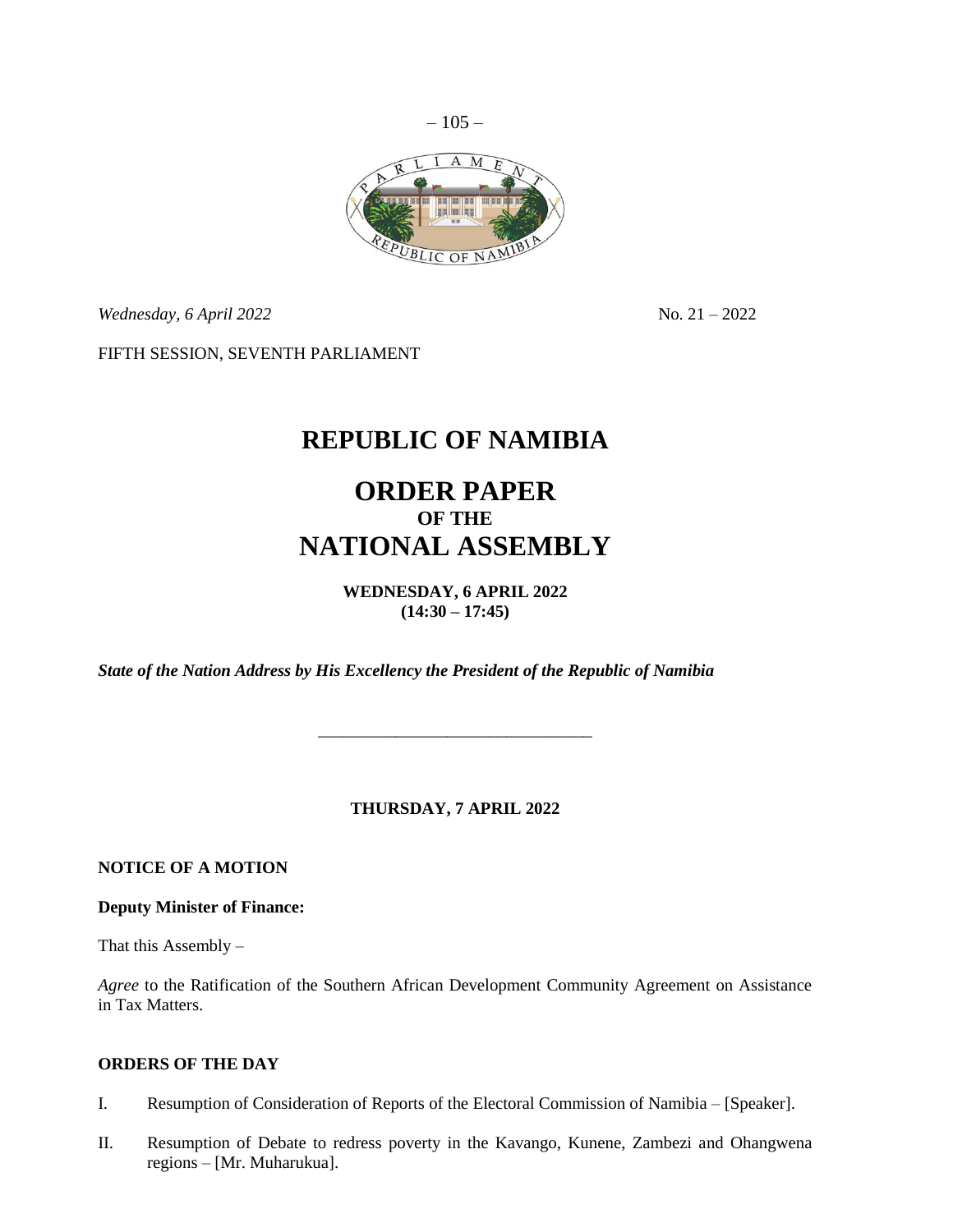- III. Resumption of Debate on Second Reading *Combating of Rape Amendment Bill* [B. 2 2022] [Ms. !Aebes].
- IV. Resumption of Debate on the impact of the executive on separation of powers [Deputy Minister of Finance].
- V. Resumption of Debate on the conditions of Local Authorities and why many of them fail to execute their mandates – [Ms. Kafula].
- VI. Resumption of Debate on youth unemployment crisis in Namibia, its ramifications, both in the short and medium to long term **– [**Deputy Minister of Works and Transport**].**
- VII. Consideration of a Committee Report on the Stakeholder Consultation Workshop held at Tsumeb – [Mr. Karondo].
- VIII. Resumption of Debate on the Treaty between Namibia and Russia on Mutual Legal Assistance in Criminal Matters – [Mr. Shihumbu].
- IX. Resumption of Debate on the state of sport development in the regions [Ms. Hengari].
- X. Resumption of Debate on the boundary treaty signed between Namibia and Botswana whether it does not violate Article 32(9) of the Constitution and Section 38(a) of the Communal Land Reform Act – [Mr. Mwilima].
- XI. Resumption of Debate on un-attended government vehicles parked at the government garage and premises country wide – [Deputy Minister of Works and Transport].
- XII. Resumption of Debate on the introduction of an insurance cover policy that will compensate farmers for damages caused by wildlife – [Minister of Agriculture, Water and Land Reform].
- XIII. Resumption of Debate on the retirement ages of academics and vocational trainers at our institutions of higher learning – [Dr. Ndjoze-Ojo].
- XIV. Resumption of Debate on alternative housing financing schemes necessitated by unaffordable banks charges – [Ms. Dienda].
- XV. Resumption of Debate on the plight of older persons in relation to the abuse they endure as a result of their old age pension – [Minister of Gender Equality, Poverty Eradication and Social Welfare].
- XVI. Resumption of Debate on the importance of having a universal health coverage which is affordable to implement – [Ms. Moongo].
- XVII. Resumption of Debate on the introduction of free wi-fi at all schools, towns, public places and public transport – [Ms. Becker].
- XVIII. Resumption of Debate on the representation and participation of women in politics [Mr. Van Wyk].
- XIX. Resumption of Debate on ways and means to allow all people of Namibia to guide the drawing up of the annual budget – [Minister of Finance].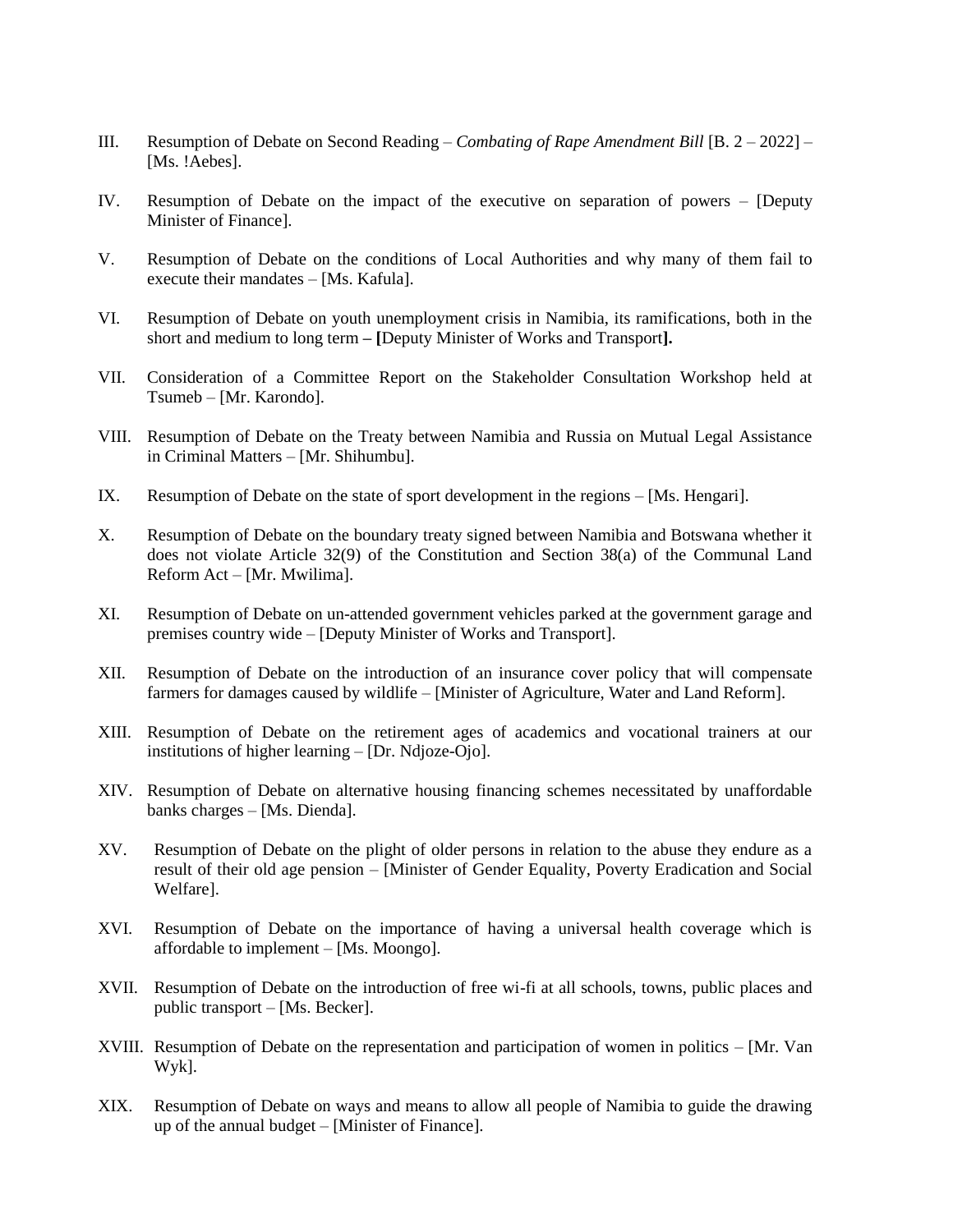- XX. Resumption of Debate on the establishment of a state owned dialysis center to cater for state patients with chronic kidney failure – [Ms. Elago].
- XXI. Resumption of Debate on Trade-Related Aspects of Intellectual Property Rights Agreement [Deputy Minister of Information and Communication Technology].
- XXII. Resumption of Debate on the Treaty between Botswana and Namibia on Mutual Legal Assistance in Criminal Matters – [Deputy Minister of Finance].
- XXIII. Resumption of Debate on the Treaty between Namibia and Botswana on Extradition [Mr. Muharukua].
- XXIV. Report of the Parliamentary Standing Committee on the visits to Development Projects of the Ministry of Home Affairs, Immigration, Safety and Security and the Ministry of Defence and Veterans Affairs in Oshikoto, Oshana and Kunene Regions – [Ms. Witbooi].

**MONDAY, 11 APRIL 2022**

\_\_\_\_\_\_\_\_\_\_\_\_\_\_\_\_\_\_\_\_\_\_\_\_\_\_\_\_\_\_\_\_

### **ORDER OF THE DAY**

Committee Stage – *Appropriation Bill* [B. 3 – 2022] – [Minister of Finance].

#### **TUESDAY, 12 APRIL 2022**

\_\_\_\_\_\_\_\_\_\_\_\_\_\_\_\_\_\_\_\_\_\_\_\_\_\_\_\_\_\_\_\_

#### **ORDERS OF THE DAY**

- I. Resumption of Debate on Second Reading *Combating of Domestic Violence Amendment Bill*  [B. 1 – 2022] – [Deputy Minister of Fisheries and Marine Resources].
- II. Committee Stage *Access to Information Bill* [B. 4 2020] [Minister of Information and Communication Technology].

#### **NOTICE OF A MOTION**

#### **Deputy Minister of Health and Social Services:**

The events of colonisation on the African continent and Namibia in particular are documented since the days of the first European settlers. Much of our history is written from the perspective of the colonisers while the viewpoints and experiences of the Africans is largely ignored.

It was concluded that at independence, perhaps with the excitement and euphoria that prevailed, both the government and the people thought that the new dispensation was going to bring about the healing of wounds and help us all move on. We were all wrong and the truth is quite evident in the communities and amongst the descendants of the victims of the 1904-08 Ovaherero and Nama